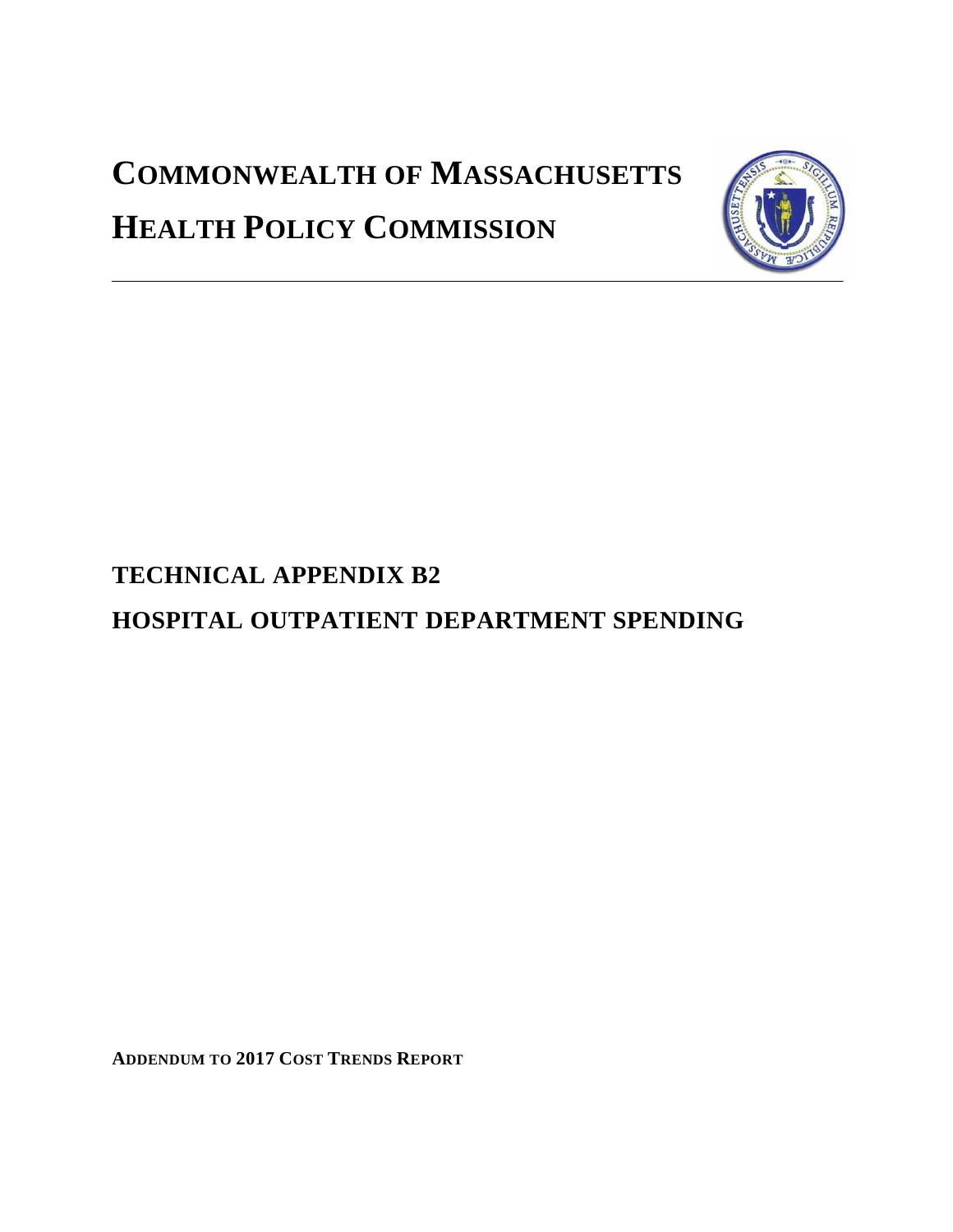# **Table of Contents**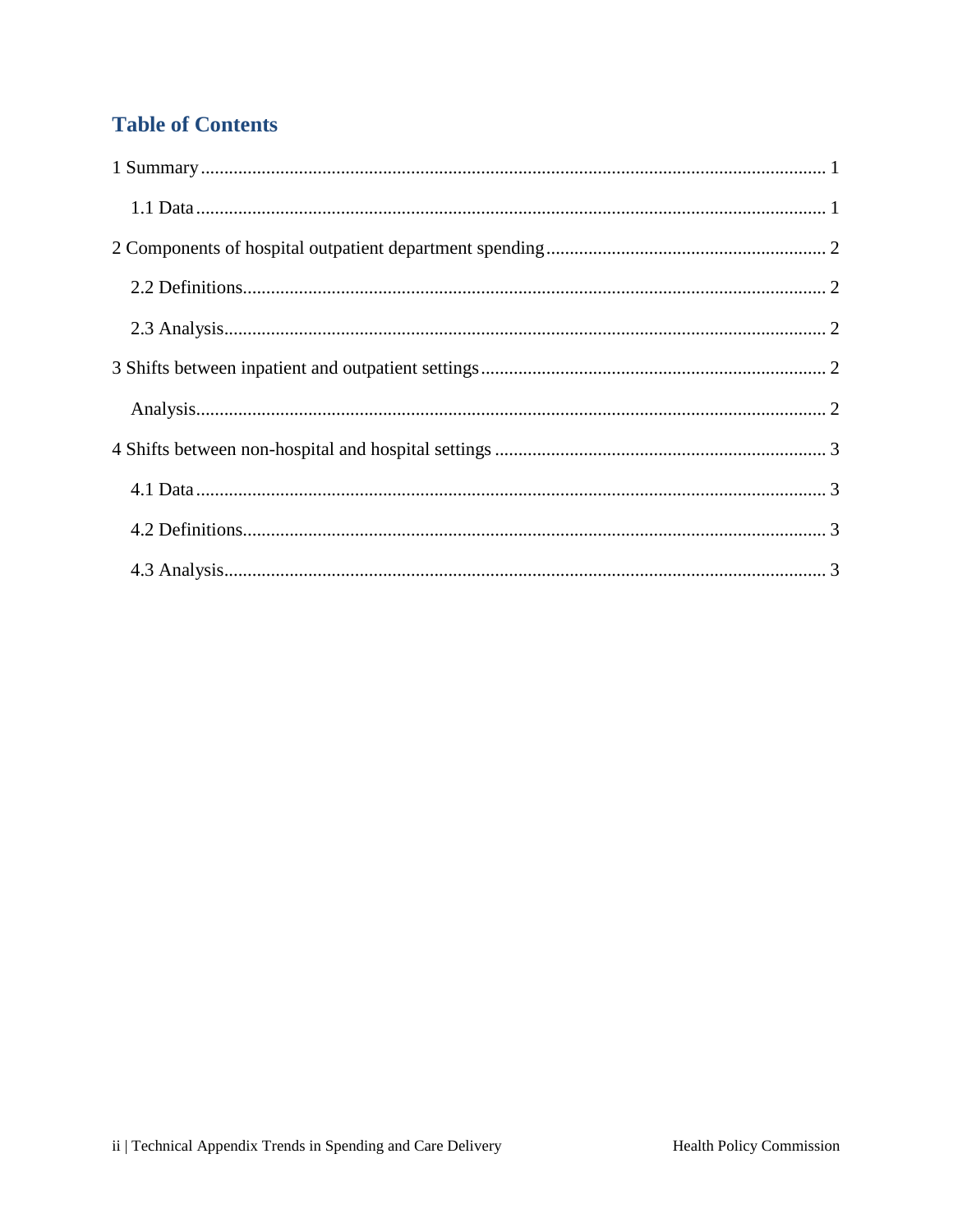### <span id="page-2-0"></span>**1 Summary**

This section describes the Health Policy Commission's (HPC) approach to the analyses contained in **Chapter 3: "Hospital Outpatient Department Spending"** of the 2017 Cost Trends Report.

#### <span id="page-2-1"></span>**1.1 Data**

We used the Massachusetts All Payer Claims Database (APCD) for calendar years 2013-2015 for the analysis. Our sample included data from the three major commercial payers, Blue Cross Blue Shield, Harvard Pilgrim Health Plan, and Tufts Health Plan. Expenditures do not capture payments outside the claims system. Spending includes insurer and enrollee payments for covered medical services. This dataset was used for all analyses, unless otherwise noted.

Services were assigned to a setting of care—either hospital outpatient department, non-hospital or other—based on the file type, site of service, and procedure code modifiers present on each claim line. The following claims were assigned to the hospital outpatient department category:

- If one or both claim lines were submitted on a facility claim by an outpatient hospital
- If one or both claim lines were submitted on a professional claim with a site of service equal to '22' (hospital outpatient) or '23' (emergency room)

The remaining procedures were assigned to the non-hospital category if they met any of the following criteria:

- One or both claim lines were submitted on a facility claim by a freestanding outpatient facility
- One or both claim lines were submitted on a professional claim with the procedure modifier 'SG' (ambulatory surgical center)
- One or both claim lines were submitted on a professional claim with the site of service equal to '11' (office), '20' (urgent care), '17' (walk-in retail clinic), '24' (ambulatory surgical center), '49' (independent clinic), '50' (FQHC), '71' (public health clinic), '72' (rural health clinic), or '81' (independent lab).

<span id="page-2-2"></span>Procedures that did not meet any of the criteria above were categorized as "all other and unknown settings" and not included in the analysis.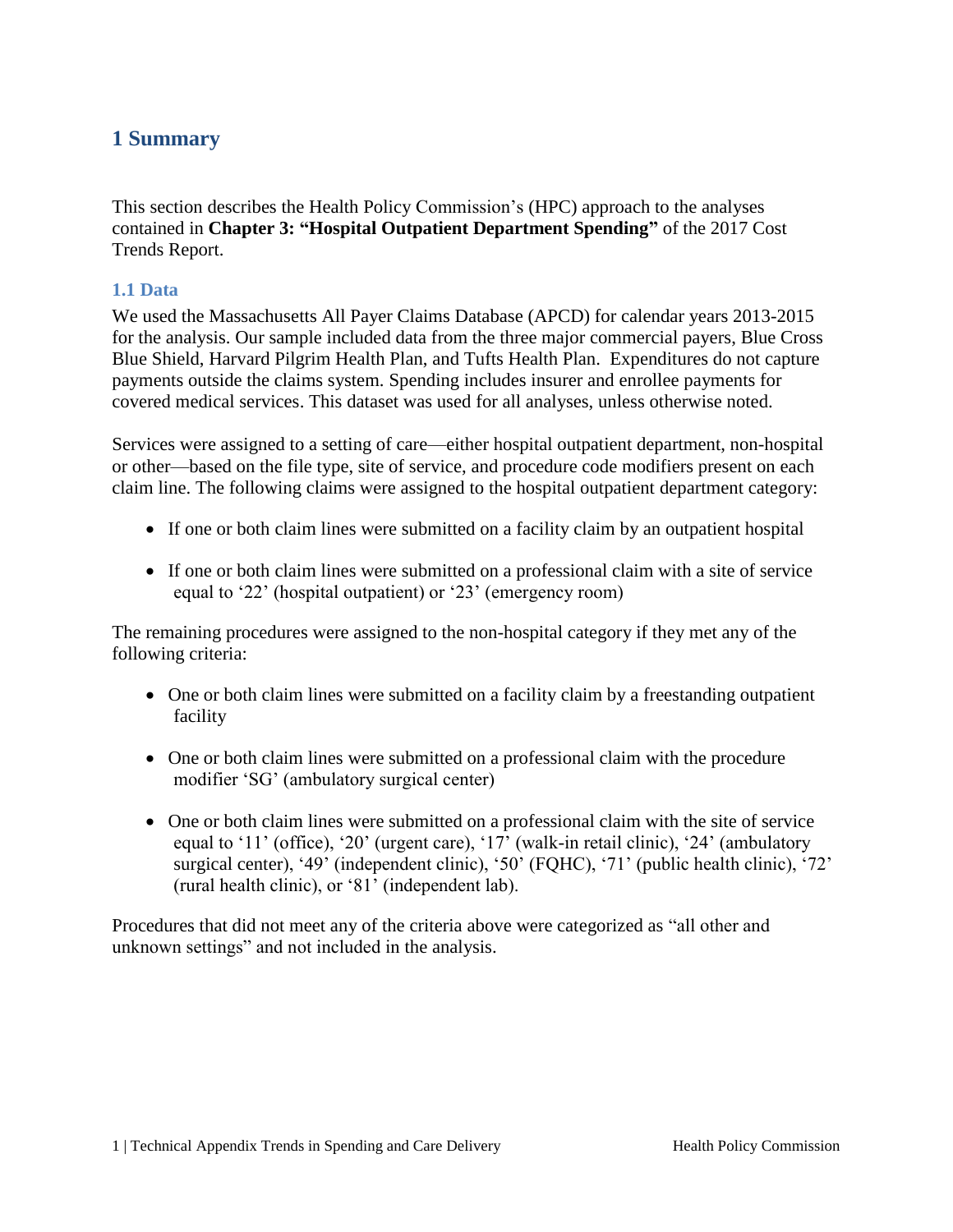# **2 Components of hospital outpatient department spending**

#### <span id="page-3-0"></span>**2.2 Definitions**

This analysis identifies total spending on hospital outpatient services by category of service, as well as each category's contribution to total hospital outpatient spending growth between 2013 and 2015. Out of state facilities and in-state non-acute outpatient facilities (such as ambulatory surgical centers) are excluded. Spending includes all spending billed on a facility claim. Procedure codes were mapped to service categories based on methodology from the Health Care Cost Institute.

#### <span id="page-3-1"></span>**2.3 Analysis**

Although claims data from 2013 contained some exclusions that artificially deflated total spending amounts for that year, we deemed relative spending amounts within hospital outpatient categories to be valid. For the purposes of this analysis , to facilitate comparison across years, we adjusted the 2013 totals using trends in overall hospital outpatient spending based on total medical expenditure data reported by CHIA from 2013-2015.

## <span id="page-3-2"></span>**3 Shifts between inpatient and outpatient settings**

#### <span id="page-3-3"></span>**Analysis**

This analysis identifies changes in setting of care between 2011 and 2015 for procedures that can be performed either in hospital inpatient or hospital outpatient settings. The five major cross-over procedures were identified as the highest-volume procedures billed by surgeons in 2013 where at least 10 percent of the surgeries occurred at an inpatient hospital and at least 10 percent occurred in a hospital outpatient setting. Total spending includes insurer and enrollee payments for the facility portion of the surgical procedure; the physician portion billed on a separate professional claim is not included. Inpatient procedure costs include the hospital payment for the entire stay associated with the surgery. Outpatient procedure costs include the hospital payment for all lines on the outpatient claim for the surgery. The five procedures are: laparoscopic cholecystectomy (CPT procedure code 47562 for outpatient surgeries and ICD-9 procedure code 5123 for inpatient surgeries); laparoscopic appendectomy (CPT 44970 and ICD-9 procedure code 4701); arthrodesis (CPT 22845 and 22551; and ICD-9 procedure code 8102); laparoscopic total hysterectomy (CPT 58570, 58571, 58572, and 58573; and ICD-9 procedure code 6841); and laparoscopic vaginal hysterectomy (CPT 58552, 58553, and 58554; and ICD-9 procedure code 6841).

This analysis updated earlier HPC work examining trends between 2011 and 2013. See 2015 Cost Trends Report for reference.